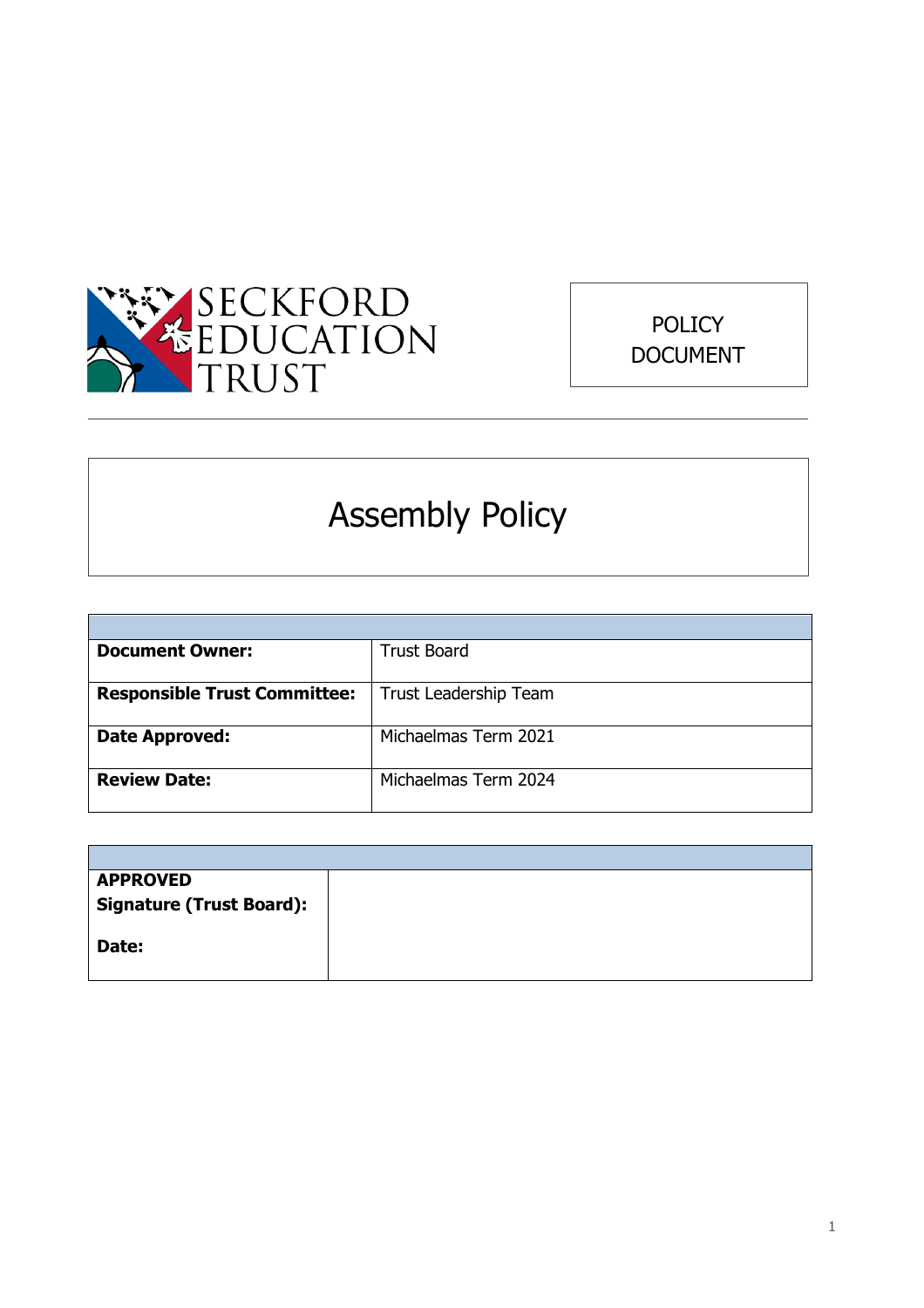

## 1. Other relevant policies and documents

- SMSC Policy
- PSHE Policy

## 2. Explanation of terms used in the policy

 $Trust = Sekford Education Trust$  $School(s) = schools within the Trust$ 

#### 3. Purpose of the policy

This document outlines the policy on assemblies and collective worship for the schools within the Trust. This policy covers the Trust and all its schools and as such there is no need for each school to have its own policy.

## 4. Policy statement

The Trust and its schools believe that assemblies are fundamental in promoting the ethos of the Trust and provide students with an opportunity for collective reflection and the consideration of spiritual, moral, social and cultural (SMSC) issues as well as themes from the PSHE curriculum. The assembly programme of the Trust and its schools supports and strengthens our vision and ethos. We value this special time in the school day for the space it gives our students to develop a reflective approach to life and the ability to express their reflections in traditionally religious ways or any other appropriate manner.

It is a legal requirement to have collective worship in schools. This is set out in the school Standards and Frameworks Act 1998 that states "each pupil in attendance at a community, foundation or voluntary school shall on each school day take part in an act of collective worship". These acts of worship must be "wholly or mainly of a broadly Christian character" for the majority of the time. They must also be "appropriate, having regard to the ages, aptitudes and family backgrounds of the pupils".

Our approach will be deeply rooted in the principles outlined in the SMSC Policy and line with the Trust's '6Cs to Success' framework (secondary) and 'enjoy, achieve, thrive' (secondary)

## 5. Aims of the policy

Through our assemblies programme, we aim to provide a caring and supportive environment for students to:

 Become increasingly aware of themselves as individuals and groups within the school, local regional, national and international communities;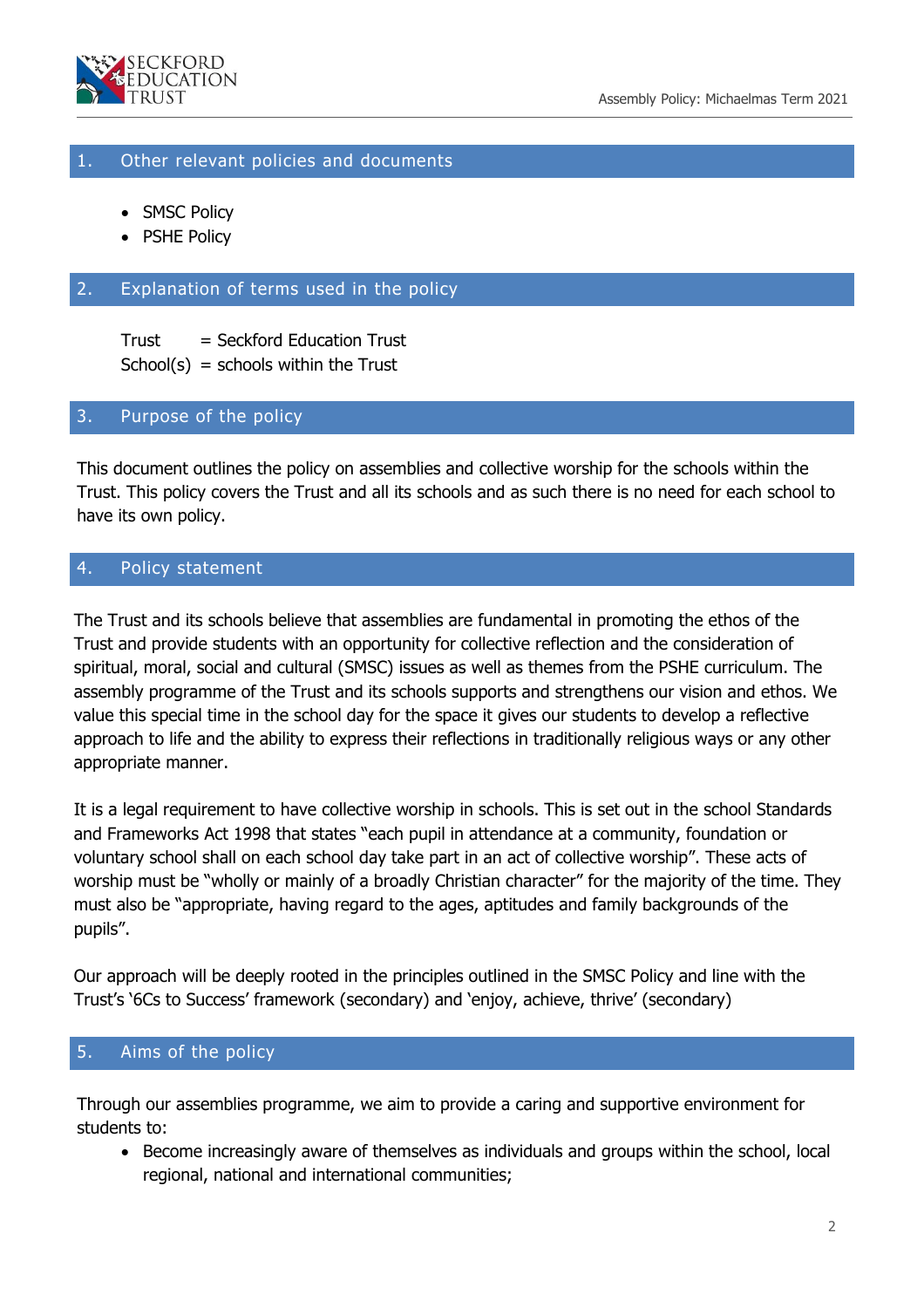

- Grow in understanding of the feelings of the other people in every-day situations and beliefs;
- Explore the language which people use to express their feelings;
- Deepen their sense of awe and wonder about the world around them;
- Grow in confidence when making a presentation to the group or whole school;
- Respond freely to religious and / or spiritual stimulus;
- Acknowledge diversity and equality and affirm each person's life stance;
- Develop an understanding of our own characters, strengths and weaknesses;
- Develop self-respect and self-discipline;
- Clarify the meaning and purpose in our lives and decide, on the basis of this, how we believe that our lives should be lived;
- Encourage us to strive, throughout life, for knowledge, wisdom and understanding;
- Develop a clear understanding of the Trust's '6C's to Success' and 'enjoy, achieve, thrive' and how to implement themin everyday learning and social behaviour;
- Promote British Values;
- Raise awareness of the Prevent agenda.

The Trust and its schools are committed to developing skills of citizenship and assemblies provide an opportunity to share community values and success.

## 6. Practice

Each year group will have at least one assembly per week which is timetabled as part of the tutor/class programme. Whole school assemblies will take place as and when required but will take place at least once a half term in the form of 'celebration assemblies'.

# **Head of School**

The assembly programme can comprise of the following:

- Head of Schooland Senior Leadership Team led assemblies;
- Pastoral/Phase Leader assemblies;
- Subject Leader assemblies;
- Tutor assemblies;
- Tutor group assemblies;
- Outside and visiting speaker assemblies;
- Assemblies led by religious members of the community;
- Student-led assemblies, particularly ones demonstrating their talents (musical, poetry, sporting, etc.);
- Celebration and success assemblies.

Students are encouraged to take an active part in both planning and leadership of all assemblies.

Assemblies will also focus on the '6Cs to Success' and 'enjoy, achieve, thrive'. Staff leading assemblies can then plan around the themes and a development of ideas can build up.